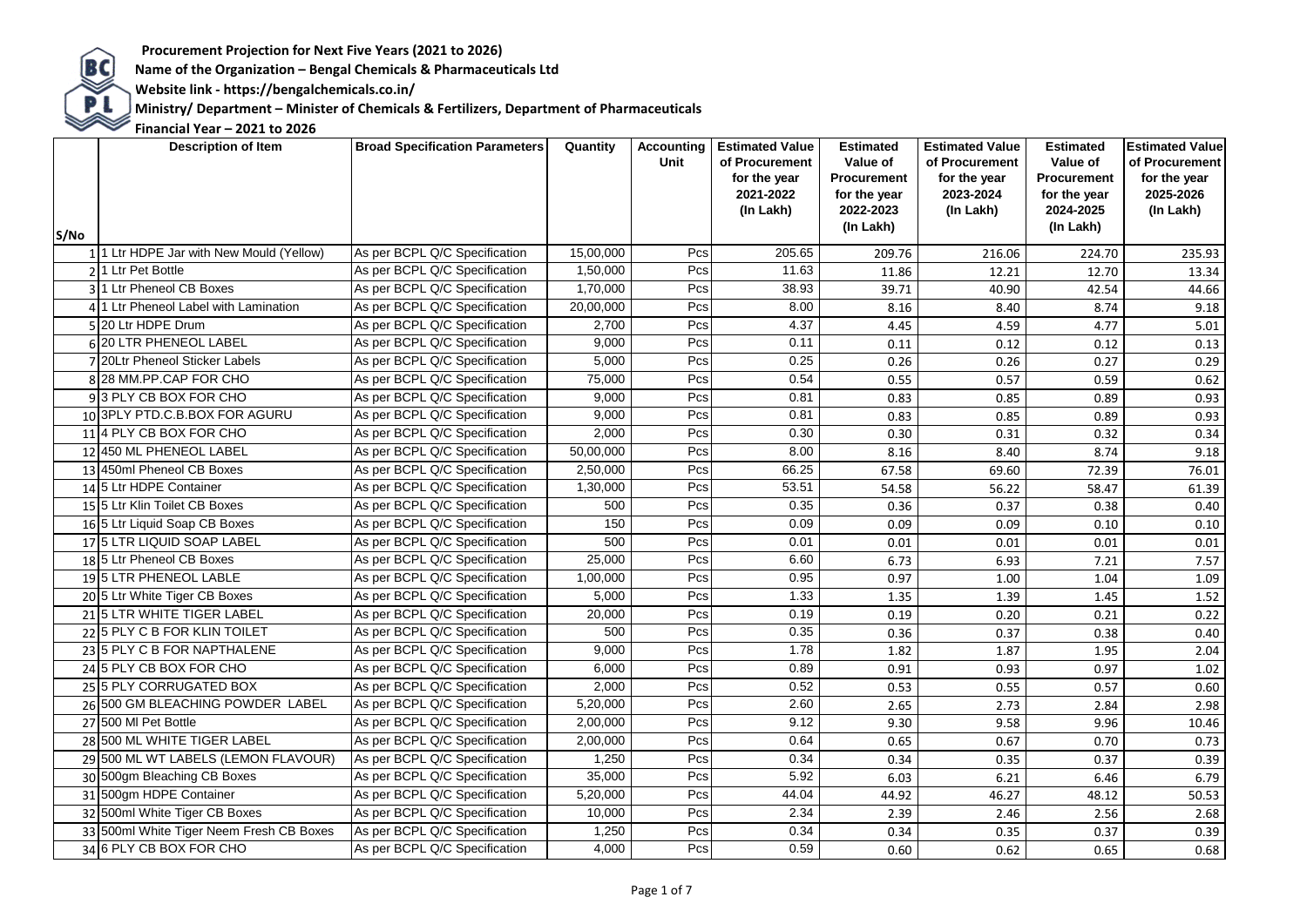**Website link - https://bengalchemicals.co.in/**

Procurement Projection for Next Five Years (2021 to 2026)<br>Name of the Organization – Bengal Chemicals & Pharmaceuticals Ltd<br>Website link - https://bengalchemicals.co.in/<br>Ministry/ Department – Minister of Chemicals & Ferti  **Ministry/ Department – Minister of Chemicals & Fertilizers, Department of Pharmaceuticals**

| S/No | <b>Description of Item</b>                                                    | <b>Broad Specification Parameters</b> | Quantity        | <b>Accounting</b><br>Unit | <b>Estimated Value</b><br>of Procurement<br>for the year<br>2021-2022<br>(In Lakh) | <b>Estimated</b><br>Value of<br>Procurement<br>for the year<br>2022-2023<br>(In Lakh) | <b>Estimated Value</b><br>of Procurement<br>for the year<br>2023-2024<br>(In Lakh) | <b>Estimated</b><br>Value of<br><b>Procurement</b><br>for the year<br>2024-2025<br>(In Lakh) | <b>Estimated Value</b><br>of Procurement<br>for the year<br>2025-2026<br>(In Lakh) |
|------|-------------------------------------------------------------------------------|---------------------------------------|-----------------|---------------------------|------------------------------------------------------------------------------------|---------------------------------------------------------------------------------------|------------------------------------------------------------------------------------|----------------------------------------------------------------------------------------------|------------------------------------------------------------------------------------|
|      | 35 A4 Xerox Paper                                                             | 70GSM, A4 Size, 500Pages per RI       | 180             | <b>RIMS</b>               | 0.32                                                                               | 0.33                                                                                  | 0.34                                                                               | 0.35                                                                                         | 0.37                                                                               |
|      | 36 Writting PEN Blue                                                          | Good Quality Use and Through          | 240             | Pcs                       | 0.00                                                                               | 0.00                                                                                  | 0.01                                                                               | 0.01                                                                                         | 0.01                                                                               |
|      | 37 Writting PEN Black                                                         | Good Quality Use and Through          | 240             | Pcs                       | 0.00                                                                               | 0.00                                                                                  | 0.01                                                                               | 0.01                                                                                         | 0.01                                                                               |
|      | 38 Writting PEN Red                                                           | Good Quality Use and Through          | 80              | Pcs                       | 0.00                                                                               | 0.00                                                                                  | 0.00                                                                               | 0.00                                                                                         | 0.00                                                                               |
|      | 39 A4 Size Envelop                                                            | Printing as per BCPL Format biling    | 1,000           | Pcs                       | 0.10                                                                               | 0.10                                                                                  | 0.11                                                                               | 0.11                                                                                         | 0.11                                                                               |
|      | 40 Envelop Small                                                              | Printing as per BCPL Format biling    | 1,450           | Pcs                       | 0.07                                                                               | 0.07                                                                                  | 0.08                                                                               | 0.08                                                                                         | 0.08                                                                               |
|      | 41 Window Envelop                                                             | Printing as per BCPL Format biling    | 600             | Pcs                       | 0.04                                                                               | 0.04                                                                                  | 0.04                                                                               | 0.05                                                                                         | 0.05                                                                               |
|      | 42 A.M.C. for ' CP ' Make Screw Compressor                                    | <b>OEM Purchase</b>                   | $\overline{a}$  | Pcs                       | 0.29                                                                               | 0.29                                                                                  | 0.30                                                                               | 0.31                                                                                         | 0.33                                                                               |
|      | 43 A.M.C. of TALLY Software                                                   | <b>OEM Purchase</b>                   | $\mathbf{1}$    | Lot                       | 0.40                                                                               | 0.41                                                                                  | 0.42                                                                               | 0.44                                                                                         | 0.46                                                                               |
|      | 44 A.M.C. of Two(2) Nos. of I.B.M. Servers at B. OEM Purchase                 |                                       | 12              | Lot                       | 0.31                                                                               | 0.31                                                                                  | 0.32                                                                               | 0.34                                                                                         | 0.35                                                                               |
|      | 45 ABC Powder Type Fire Extinguisher 2kg(Refil Refilling of Fire Extinguisher |                                       | 3               | Pcs                       | 0.03                                                                               | 0.03                                                                                  | 0.03                                                                               | 0.03                                                                                         | 0.03                                                                               |
|      | 46 ABC Powder Type Fire Extinguisher 6kg(Refil Refilling of Fire Extinguisher |                                       | 10              | Pcs                       | 0.15                                                                               | 0.15                                                                                  | 0.15                                                                               | 0.16                                                                                         | 0.17                                                                               |
|      | 47 Acetonitrile                                                               | For HPLC                              | 65              | Ltrs                      | 0.23                                                                               | 0.23                                                                                  | 0.24                                                                               | 0.25                                                                                         | 0.26                                                                               |
|      | 48 Adhesive VF-2                                                              | Adchem Make                           | 50              | KG                        | 0.08                                                                               | 0.08                                                                                  | 0.08                                                                               | 0.08                                                                                         | 0.09                                                                               |
|      | 49 AGURU PET BOTTLE                                                           | Semi Automatic Sunpet Make            | 2,50,000        | Pcs                       | 6.75                                                                               | 6.89                                                                                  | 7.09                                                                               | 7.38                                                                                         | 7.74                                                                               |
|      | 50 AGURU STOPPER                                                              | Sunpet Make Red Stopper               | 2,50,000        | Pcs                       | 0.70                                                                               | 0.71                                                                                  | 0.74                                                                               | 0.76                                                                                         | 0.80                                                                               |
|      | 51 ALKATHENE BAG                                                              | General Pouch bags                    | 400             | KG                        | 0.50                                                                               | 0.51                                                                                  | 0.52                                                                               | 0.55                                                                                         | 0.57                                                                               |
|      | 52 Alumina Hydrate                                                            | AH-10 Grade of NALCO/HINDALC          | 320             | MT                        | 72.80                                                                              | 74.26                                                                                 | 76.48                                                                              | 79.54                                                                                        | 83.52                                                                              |
|      | 53 AMC for Charges for Central Air Conditioning AMC for Carrier Central AC    |                                       | $\mathbf{1}$    | Lot                       | 5.40                                                                               | 5.51                                                                                  | 5.67                                                                               | 5.90                                                                                         | 6.20                                                                               |
|      | 54 AMC for for Climaveneta Chiller                                            | AMC for Chiller AHU                   | $\mathbf{1}$    | Lot                       | 1.85                                                                               | 1.89                                                                                  | 1.94                                                                               | 2.02                                                                                         | 2.12                                                                               |
|      | 55 AMC FOR CONTROL OF PEST RODENT / WGeneral Pest Control of Rodent &         |                                       | $\overline{12}$ | Lot                       | 0.35                                                                               | 0.36                                                                                  | 0.37                                                                               | 0.38                                                                                         | 0.40                                                                               |
|      | 56 AMC FOR TUBE FILLING & SEALING MACHAMC of VIMCO Make Alu Tube Se           |                                       | 12              | Lot                       | 1.14                                                                               | 1.16                                                                                  | 1.20                                                                               | 1.25                                                                                         | 1.31                                                                               |
|      | 57 AMC of 20 MT of Electronics Weigh Bridge & Weigh Bridge AMC                |                                       | $\mathbf{1}$    | Lot                       | 0.16                                                                               | 0.16                                                                                  | 0.17                                                                               | 0.17                                                                                         | 0.18                                                                               |
|      | 58 AMC of 60 MT Electronics Weigh Bridge                                      | Weigh Bridge AMC                      | $\mathbf{1}$    | Lot                       | 0.14                                                                               | 0.14                                                                                  | 0.15                                                                               | 0.15                                                                                         | 0.16                                                                               |
|      | 59 AMC of Boiler 1200 Kg/hr                                                   | Boiler AMC by approved vendor of      | $\mathbf{1}$    | Lot                       | 0.42                                                                               | 0.43                                                                                  | 0.44                                                                               | 0.46                                                                                         | 0.48                                                                               |
|      | 60 AMC OF COMPUTER & PRINTER                                                  | General AMC of Compuer, Laptop        | 3               | Lot                       | 0.53                                                                               | 0.54                                                                                  | 0.55                                                                               | 0.57                                                                                         | 0.60                                                                               |
|      | 61 AMC of HPLC System                                                         | AMC for Spincotec HPLC                | $\mathbf{1}$    | Lot                       | 0.97                                                                               | 0.98                                                                                  | 1.01                                                                               | 1.05                                                                                         | 1.11                                                                               |
|      | 62 AMC OF LIFT MACHINE                                                        | General AMC for Schindler Lift        | 12              | Lot                       | 0.26                                                                               | 0.27                                                                                  | 0.28                                                                               | 0.29                                                                                         | 0.30                                                                               |
|      | 63 AMC OF UV SPECTROPHOTOMETER                                                | AMC by Toshvin Analytical UVS         | $\mathbf{1}$    | Pcs                       | 0.22                                                                               | 0.22                                                                                  | 0.23                                                                               | 0.24                                                                                         | 0.25                                                                               |
|      | 64 AMLODIPIN 5 MG                                                             | Loan License Manufacturing as per     | 1,65,170        | 100Tabs                   | 21.64                                                                              | 22.07                                                                                 | 22.73                                                                              | 23.64                                                                                        | 24.82                                                                              |
|      | 65 Amoxiclav 1.2 Gm                                                           | Loan License Manufacturing as per     | 2,58,730        | Vial                      | 95.23                                                                              | 97.14                                                                                 | 100.05                                                                             | 104.05                                                                                       | 109.26                                                                             |
|      | 66 AMOXYCILLIN IP                                                             | Active Pharmacological Ingrediants    | 15,550          | KG                        | 272.13                                                                             | 277.57                                                                                | 285.89                                                                             | 297.33                                                                                       | 312.20                                                                             |
|      | 67 AMPICILLIN TRIHYDRATE IP                                                   | Active Pharmacological Ingrediants    | 700             | KG                        | 12.18                                                                              | 12.42                                                                                 | 12.80                                                                              | 13.31                                                                                        | 13.97                                                                              |
|      | 68 AQUAPTYCOTIS 100ML                                                         | Loan License Manufacturing as per     | 1,01,200        | Pcs                       | 14.96                                                                              | 15.26                                                                                 | 15.72                                                                              | 16.34                                                                                        | 17.16                                                                              |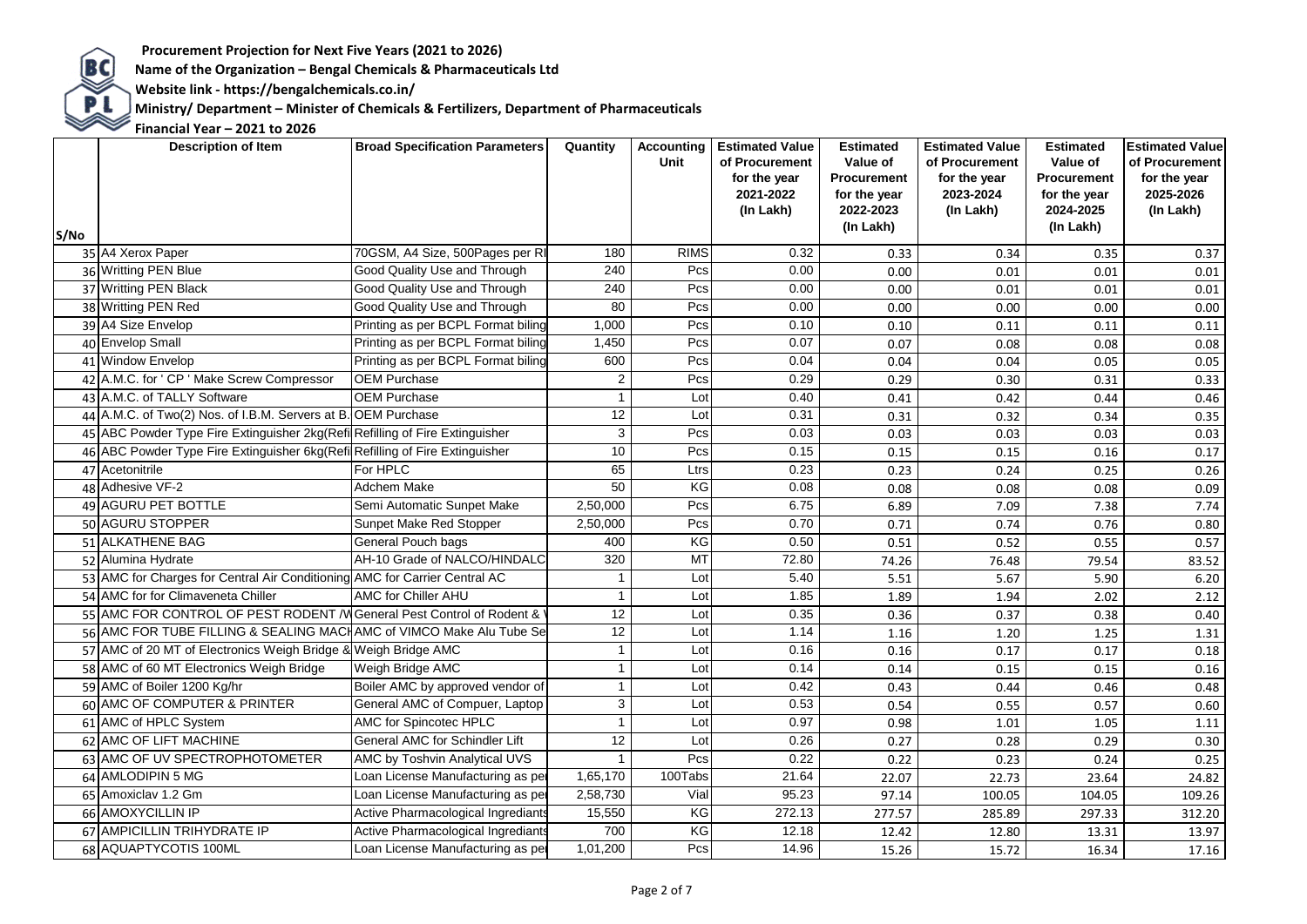**BC**<br>Name of the Organization – Bengal Chemicals & Pharmaceuticals Ltd<br>Website link - https://bengalchemicals.co.in/

 **Website link - https://bengalchemicals.co.in/**

**PL** Ministry/ Department – Minister of Chemicals & Fertilizers, Department of Pharmaceuticals<br>
Financial Year – 2021 to 2026

|      | <b>Description of Item</b>                                              | <b>Broad Specification Parameters</b> | Quantity  | Accounting<br>Unit   | <b>Estimated Value</b><br>of Procurement<br>for the year<br>2021-2022<br>(In Lakh) | Estimated<br>Value of<br>Procurement<br>for the year<br>2022-2023<br>(In Lakh) | <b>Estimated Value</b><br>of Procurement<br>for the year<br>2023-2024<br>(In Lakh) | <b>Estimated</b><br>Value of<br><b>Procurement</b><br>for the year<br>2024-2025<br>(In Lakh) | <b>Estimated Value</b><br>of Procurement<br>for the year<br>2025-2026<br>(In Lakh) |
|------|-------------------------------------------------------------------------|---------------------------------------|-----------|----------------------|------------------------------------------------------------------------------------|--------------------------------------------------------------------------------|------------------------------------------------------------------------------------|----------------------------------------------------------------------------------------------|------------------------------------------------------------------------------------|
| S/No | 69 AQUAPTYCOTIS 400ML                                                   | Loan License Manufacturing as pei     | 75,000    | Pcs                  | 26.80                                                                              | 27.34                                                                          | 28.16                                                                              | 29.28                                                                                        | 30.75                                                                              |
|      | 70 Atorvastatin 10 mg                                                   | Loan License Manufacturing as per     | 48,500    | 100Tabs              | 14.58                                                                              | 14.87                                                                          | 15.32                                                                              | 15.93                                                                                        | 16.73                                                                              |
|      | 71 Atorvastatin 20 mg                                                   | Loan License Manufacturing as per     | 1,07,039  | 100Tabs              | 47.20                                                                              | 48.15                                                                          | 49.59                                                                              | 51.58                                                                                        | 54.16                                                                              |
|      | 72 AZITHROMYCIN IP                                                      | Active Pharmacological Ingrediants    | 6,000     | KG                   | 478.42                                                                             | 487.99                                                                         | 502.63                                                                             | 522.73                                                                                       | 548.87                                                                             |
|      | 73 BENZYL ALCOHOL                                                       | Pharma Excipients as per IP           | 3,800     | KG                   | 6.33                                                                               | 6.45                                                                           | 6.65                                                                               | 6.91                                                                                         | 7.26                                                                               |
|      | 74 Bleaching Powder Grade 1                                             | Grade-1                               | 4,50,000  | KG                   | 80.50                                                                              | 82.11                                                                          | 84.57                                                                              | 87.96                                                                                        | 92.35                                                                              |
|      | 75 Brij 72                                                              | Pharma Excipients as per IP           | 1,500     | KG                   | 8.15                                                                               | 8.31                                                                           | 8.56                                                                               | 8.90                                                                                         | 9.35                                                                               |
|      | 76 Brij 721                                                             | Pharma Excipients as per IP           | 4,100     | KG                   | 24.44                                                                              | 24.93                                                                          | 25.68                                                                              | 26.71                                                                                        | 28.04                                                                              |
|      | 77 CANTHARIDIS FLY                                                      | Natural product, extract of Canthar   | 100       | KG                   | 2.80                                                                               | 2.86                                                                           | 2.94                                                                               | 3.06                                                                                         | 3.21                                                                               |
|      | 78 Carboxy Methyl Cellulose Calcium                                     | Pharma Excipients as per IP           | 509       | KG                   | 2.90                                                                               | 2.95                                                                           | 3.04                                                                               | 3.17                                                                                         | 3.32                                                                               |
|      | 79 CARTON CAP.AMOXYCILLIN 250MG (10*10300GSM ITC Safire Board, printing |                                       | 1,00,000  | Pcs                  | 1.30                                                                               | 1.33                                                                           | 1.37                                                                               | 1.42                                                                                         | 1.49                                                                               |
|      | 80 CARTON CAP.AMOXYCILLIN 250MG (10*10300GSM ITC Safire Board, printing |                                       | 1,00,000  | Pcs                  | 1.80                                                                               | 1.84                                                                           | 1.89                                                                               | 1.97                                                                                         | 2.07                                                                               |
|      | 81 CARTON CAP.AMOXYCILLIN 500MG (10*10300GSM ITC Safire Board, printing |                                       | 1,50,000  | Pcs                  | 2.63                                                                               | 2.68                                                                           | 2.76                                                                               | 2.87                                                                                         | 3.01                                                                               |
|      | 82 CARTON FOR DICLOFENAC GEL 30 GM                                      | 300GSM ITC Safire Board, printing     | 10,00,000 | Pcs                  | 7.00                                                                               | 7.14                                                                           | 7.35                                                                               | 7.65                                                                                         | 8.03                                                                               |
|      | 83 CARTON TAB AZITHROMYCIN500 MG                                        | 300GSM ITC Safire Board, printing     | 1,00,000  | Pcs                  | 1.75                                                                               | 1.79                                                                           | 1.84                                                                               | 1.91                                                                                         | 2.01                                                                               |
|      | 84 CARTON TAB CIPROFLOXACIN 500MG                                       | 300GSM ITC Safire Board, printing     | 1,00,000  | Pcs                  | 1.30                                                                               | 1.33                                                                           | 1.37                                                                               | 1.42                                                                                         | 1.49                                                                               |
|      | 85 CARTON TAB OFLOXACIN (200MG)10*10                                    | 300GSM ITC Safire Board, printing     | 2,00,000  | Pcs                  | 2.60                                                                               | 2.65                                                                           | 2.73                                                                               | 2.84                                                                                         | 2.98                                                                               |
|      | 86 CARTON TAB.METRONIADAZOLE 200MG                                      | 300GSM ITC Safire Board, printing     | 30,000    | Pcs                  | 0.45                                                                               | 0.46                                                                           | 0.47                                                                               | 0.49                                                                                         | 0.52                                                                               |
|      | 87 CARTON TAB.NORFLOXACIN 400MG 10*1(300GSM ITC Safire Board, printing  |                                       | 1,00,000  | Pcs                  | 1.30                                                                               | 1.33                                                                           | 1.37                                                                               | 1.42                                                                                         | 1.49                                                                               |
|      | 88 CARTON TAB.NORFLOXACIN 400MG&TINI 300GSM ITC Safire Board, printing  |                                       | 1,00,000  | Pcs                  | 1.55                                                                               | 1.58                                                                           | 1.63                                                                               | 1.69                                                                                         | 1.78                                                                               |
|      | 89 CARTON TAB.OFLOXACIN 400MG 10*10                                     | 300GSM ITC Safire Board, printing     | 1,00,000  | Pcs                  | 1.38                                                                               | 1.41                                                                           | 1.45                                                                               | 1.51                                                                                         | 1.58                                                                               |
|      | 90 CARTON TAB.TINIDAZOLE 500MG 10*10                                    | 300GSM ITC Safire Board, printing     | 1,00,000  | Pcs                  | 1.30                                                                               | 1.33                                                                           | 1.37                                                                               | 1.42                                                                                         | 1.49                                                                               |
|      | 91 CARTONS FOR ALBENDAZOLE 400MG                                        | 300GSM ITC Safire Board, printing     | 1,00,000  | Pcs                  | 1.10                                                                               | 1.12                                                                           | 1.16                                                                               | 1.20                                                                                         | 1.26                                                                               |
|      | 92 CASTOR OIL                                                           | Nizam Grade                           | 3,94,000  | KG                   | 440.38                                                                             | 449.19                                                                         | 462.67                                                                             | 481.17                                                                                       | 505.23                                                                             |
|      | 93 CAUSTIC SODA FLAKES                                                  | <b>ISI Grade</b>                      | 53        | MT                   | 19.29                                                                              | 19.67                                                                          | 20.26                                                                              | 21.07                                                                                        | 22.12                                                                              |
|      | 94 CEFADROXIL IP                                                        | Active Pharmacological Ingrediants    | 400       | KG                   | 15.10                                                                              | 15.40                                                                          | 15.86                                                                              | 16.50                                                                                        | 17.32                                                                              |
|      | 95 CEFALEXIN IP                                                         | Active Pharmacological Ingrediants    | 100       | KG                   | 3.68                                                                               | 3.75                                                                           | 3.86                                                                               | 4.02                                                                                         | 4.22                                                                               |
|      | 96 CEFIXIME IP                                                          | Active Pharmacological Ingrediants    | 700       | KG                   | 60.11                                                                              | 61.31                                                                          | 63.15                                                                              | 65.67                                                                                        | 68.96                                                                              |
|      | 97 Cefotaxim 1gm                                                        | Loan License Manufacturing as pei     | 92,000    | Vial                 | 13.80                                                                              | 14.08                                                                          | 14.50                                                                              | 15.08                                                                                        | 15.83                                                                              |
|      | 98 Ceftriaxone 1gm                                                      | Loan License Manufacturing as per     | 1,39,383  | Vial                 | 19.25                                                                              | 19.63                                                                          | 20.22                                                                              | 21.03                                                                                        | 22.08                                                                              |
|      | 99 CEFUROXIME AXETIL                                                    | Active Pharmacological Ingrediants    | 1,450     | KG                   | 176.40                                                                             | 179.93                                                                         | 185.33                                                                             | 192.74                                                                                       | 202.38                                                                             |
|      | 100 CEPHALEXIN IP                                                       | Active Pharmacological Ingrediants    | 200       | KG                   | 7.10                                                                               | 7.24                                                                           | 7.46                                                                               | 7.76                                                                                         | 8.14                                                                               |
|      | 101 CHLOROQUINE PHOSPHATE IP                                            | Active Pharmacological Ingrediants    | 700       | KG<br>$\overline{6}$ | 13.68                                                                              | 13.95                                                                          | 14.37                                                                              | 14.95                                                                                        | 15.69                                                                              |
|      | 102 CIPROFLOXACIN IP (Godavari / Sreepati)                              | Active Pharmacological Ingrediants    | 12,700    |                      | 234.40                                                                             | 239.09                                                                         | 246.26                                                                             | 256.11                                                                                       | 268.91                                                                             |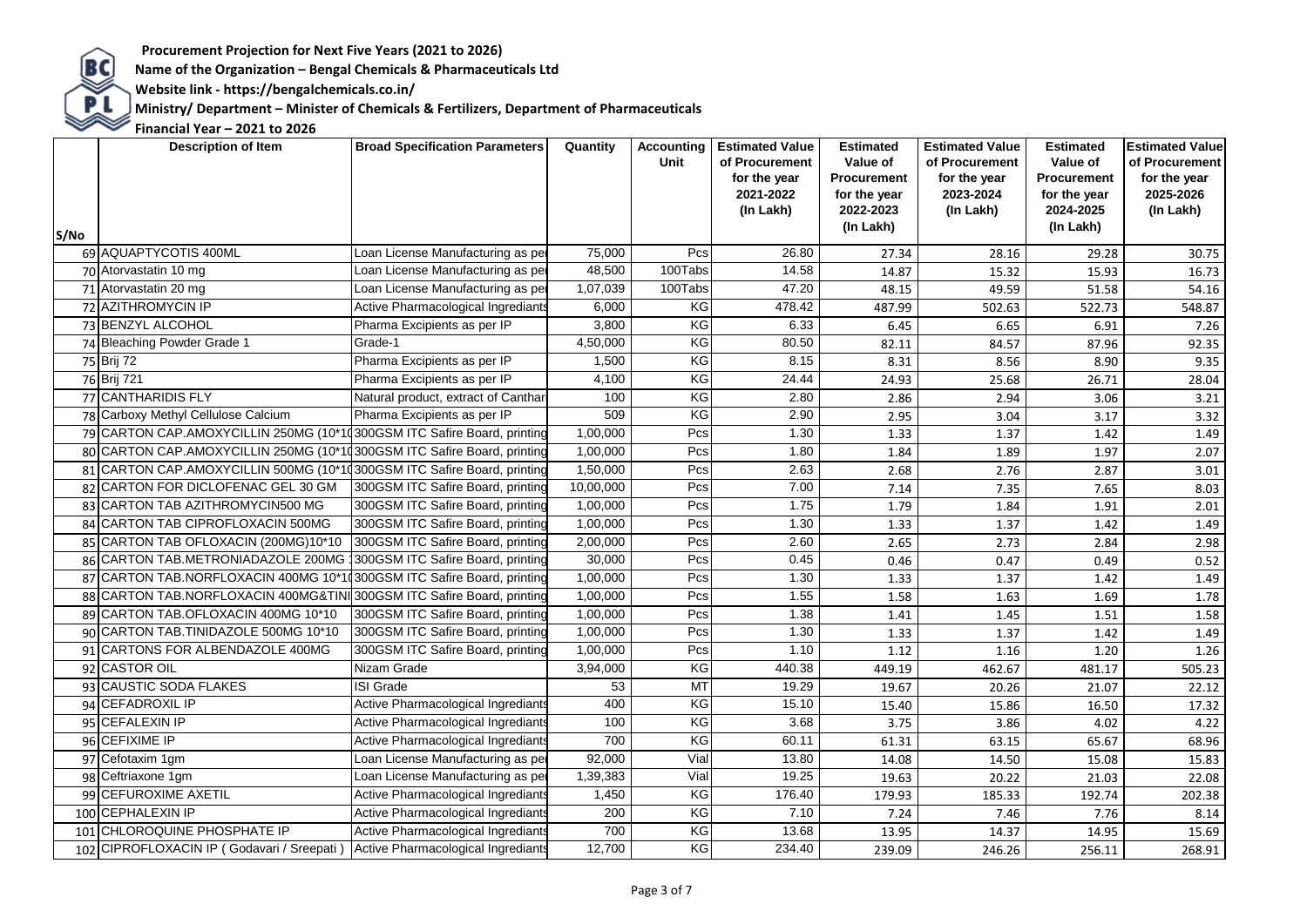**BC**<br>Name of the Organization – Bengal Chemicals & Pharmaceuticals Ltd<br>Website link - https://bengalchemicals.co.in/

 **Website link - https://bengalchemicals.co.in/**

**PL** Ministry/ Department – Minister of Chemicals & Fertilizers, Department of Pharmaceuticals<br>
Financial Year – 2021 to 2026

| S/No | <b>Description of Item</b>                                                       | <b>Broad Specification Parameters</b>     | Quantity    | Unit        | <b>Accounting   Estimated Value</b><br>of Procurement<br>for the year<br>2021-2022<br>(In Lakh) | <b>Estimated</b><br>Value of<br><b>Procurement</b><br>for the year<br>2022-2023<br>(In Lakh) | <b>Estimated Value</b><br>of Procurement<br>for the year<br>2023-2024<br>(In Lakh) | <b>Estimated</b><br>Value of<br><b>Procurement</b><br>for the year<br>2024-2025<br>(In Lakh) | <b>Estimated Value</b><br>of Procurement<br>for the year<br>2025-2026<br>(In Lakh) |
|------|----------------------------------------------------------------------------------|-------------------------------------------|-------------|-------------|-------------------------------------------------------------------------------------------------|----------------------------------------------------------------------------------------------|------------------------------------------------------------------------------------|----------------------------------------------------------------------------------------------|------------------------------------------------------------------------------------|
|      | 103 CLOTRIMAZOLE IP                                                              | Active Pharmacological Ingrediants        | 600         | KG          | 31.02                                                                                           | 31.64                                                                                        | 32.59                                                                              | 33.89                                                                                        | 35.59                                                                              |
|      | 104 Colloidal Silicon Di-Oxide                                                   | Grade-M5P (Aerosil/Cabosil) IP Sta        | 1,660       | KG          | 8.70                                                                                            | 8.87                                                                                         | 9.14                                                                               | 9.50                                                                                         | 9.98                                                                               |
|      | 105 Cross Carmeloes Sodium IP                                                    | Pharma Excipients as per IP               | 1,250       | KG          | 2.37                                                                                            | 2.41                                                                                         | 2.49                                                                               | 2.59                                                                                         | 2.72                                                                               |
|      | 106 Di Mineralized Water                                                         | PH-6 supply to be in tanker               | 4,00,000    | Ltrs        | 1.96                                                                                            | 2.00                                                                                         | 2.06                                                                               | 2.14                                                                                         | 2.25                                                                               |
|      | 107 Dibasic Calcium Phosphate(I.P)                                               | Pharma Excipients as per IP               | 3,850       | KG          | 2.07                                                                                            | 2.11                                                                                         | 2.17                                                                               | 2.26                                                                                         | 2.37                                                                               |
|      | 108 Diclofenac 50mg                                                              | Loan License Manufacturing as per         | 1,97,991    | 100Tabs     | 34.99                                                                                           | 35.69                                                                                        | 36.76                                                                              | 38.23                                                                                        | 40.15                                                                              |
|      | 109 DICLOFENAC DIETHYL AMINE                                                     | Active Pharmacological Ingrediants        | 1,100       | KG          | 11.99                                                                                           | 12.22                                                                                        | 12.59                                                                              | 13.10                                                                                        | 13.75                                                                              |
|      | 110 Diesel                                                                       | Diesel for DG Set and Boiler              | 2,000       | Ltrs        | 1.36                                                                                            | 1.39                                                                                         | 1.43                                                                               | 1.49                                                                                         | 1.57                                                                               |
|      | 111 DI-POTASSIUM HYDROGEN PHOSPHATE Pharma Excipients as per IP                  |                                           | 3           | KG          | 0.03                                                                                            | 0.03                                                                                         | 0.03                                                                               | 0.04                                                                                         | 0.04                                                                               |
|      | 112 DI-SODIUM E.D.T.A. (IP)                                                      | Pharma Excipients as per IP               | 125         | KG          | 0.25                                                                                            | 0.25                                                                                         | 0.26                                                                               | 0.27                                                                                         | 0.29                                                                               |
|      | 113 Domino Ink Cartridge                                                         | Ink Cartridge for Dominos Printer         | 2           | Pcs         | 0.06                                                                                            | 0.06                                                                                         | 0.06                                                                               | 0.07                                                                                         | 0.07                                                                               |
|      | 114 Domperidone 10 mg                                                            | Loan License Manufacturing as per         | 3,033       | 100Tabs     | 0.49                                                                                            | 0.49                                                                                         | 0.51                                                                               | 0.53                                                                                         | 0.56                                                                               |
|      | 115 DPH SYP                                                                      | Loan License Manufacturing as per         | 7,85,000    | 110ml       | 73.26                                                                                           | 74.73                                                                                        | 76.97                                                                              | 80.05                                                                                        | 84.05                                                                              |
|      | 116 EMPTY CAPSULE SIZE "0" BLUE & WHITE Empty Capsule cell of ACG/Erawat         |                                           | 1000,00,000 | Per Capsule | 98.00                                                                                           | 99.96                                                                                        | 102.96                                                                             | 107.08                                                                                       | 112.43                                                                             |
|      | 117 EMPTY CAPSULE SIZE "2" BLUE & WHITE Empty Capsule cell of ACG/Erawa          |                                           | 500,00,000  | Per Capsule | 42.50                                                                                           | 43.35                                                                                        | 44.65                                                                              | 46.44                                                                                        | 48.76                                                                              |
|      | 118 EMPTY CAPSULE SIZE "2" BLUE & WHITE Empty Capsule cell of ACG/Erawa          |                                           | 1000,00,000 | Per Capsule | 81.00                                                                                           | 82.62                                                                                        | 85.10                                                                              | 88.50                                                                                        | 92.93                                                                              |
|      | 119 Empty Hard Gelatine Capsule Size-0 (T/S) Pr Empty Capsule cell of ACG/Erawat |                                           | 500,00,000  | Per Capsule | 51.00                                                                                           | 52.02                                                                                        | 53.58                                                                              | 55.72                                                                                        | 58.51                                                                              |
|      | 120 EUCALYPTUS OIL IP                                                            | From Ntural Source.                       | 1,200       | KG          | 16.52                                                                                           | 16.85                                                                                        | 17.36                                                                              | 18.05                                                                                        | 18.95                                                                              |
|      | 121 FURNACE OIL                                                                  | For Boiler                                | 1,37,100    | Ltrs        | 45.70                                                                                           | 46.61                                                                                        | 48.01                                                                              | 49.93                                                                                        | 52.43                                                                              |
|      | 122 GLYCERIN IP                                                                  | Pharma Excipients as per IP               | 500         | KG          | 0.29                                                                                            | 0.30                                                                                         | 0.30                                                                               | 0.32                                                                                         | 0.33                                                                               |
|      | 123 GUM ACASIA POWDER                                                            | Natural Product of Hari Sadhan De         | 200         | KG          | 0.38                                                                                            | 0.39                                                                                         | 0.40                                                                               | 0.42                                                                                         | 0.44                                                                               |
|      | 124 Hologram for Aguru (Type 2D/3D)                                              | As per BCPL Q/C Specification             | 6,00,000    | Pcs         | 0.72                                                                                            | 0.73                                                                                         | 0.76                                                                               | 0.79                                                                                         | 0.83                                                                               |
|      | 125 Hydrochloric Acid AR                                                         | Lab Reagent of Rankem/Merck/SR            | 15          | Ltrs        | 0.03                                                                                            | 0.03                                                                                         | 0.03                                                                               | 0.03                                                                                         | 0.03                                                                               |
|      | 126 Hydrocholoric Acid Commercial                                                | <b>HCL Commercial Grade</b>               | 1,600       | KG          | 0.08                                                                                            | 0.08                                                                                         | 0.08                                                                               | 0.09                                                                                         | 0.09                                                                               |
|      | 127 Hydroxy Propyle Methyle Cellulose IP                                         | Pharma Excipients as per IP               | 50          | KG          | 0.31                                                                                            | 0.32                                                                                         | 0.33                                                                               | 0.34                                                                                         | 0.36                                                                               |
|      | 128 Ibuprofen IP                                                                 | Active Pharmacological Ingrediants        | 24,000      | KG          | 252.62                                                                                          | 257.67                                                                                       | 265.40                                                                             | 276.02                                                                                       | 289.82                                                                             |
|      | 129 ISO PROPYL ALCOHOL IP                                                        | <b>Excipients for Pharmaceutical Prod</b> | 13,220      | KG          | 11.63                                                                                           | 11.87                                                                                        | 12.22                                                                              | 12.71                                                                                        | 13.35                                                                              |
|      | 130 KALMEGH 100 ML (LL)                                                          | Loan License production of KALME          | 16,000      | Pcs         | 2.72                                                                                            | 2.77                                                                                         | 2.86                                                                               | 2.97                                                                                         | 3.12                                                                               |
|      | 131 KALMEGH 400 ML (LL)                                                          | Loan License production of KALME          | 20,000      | Pcs         | 9.80                                                                                            | 9.99                                                                                         | 10.29                                                                              | 10.71                                                                                        | 11.24                                                                              |
|      | 132 Klin Toilet Container 500ml                                                  | <b>HDPE Container Design as per BC</b>    | 70,000      | Pcs         | 7.49                                                                                            | 7.64                                                                                         | 7.87                                                                               | 8.18                                                                                         | 8.59                                                                               |
|      | 133 Klin Toilet Label (Yellow)                                                   | <b>HDPE Container Design as per BC</b>    | 10,000      | Pcs         | 0.10                                                                                            | 0.10                                                                                         | 0.10                                                                               | 0.10                                                                                         | 0.11                                                                               |
|      | 134 Klin Toilet Label(White)                                                     | HDPE Container Design as per BC           | 30,000      | Pcs         | 0.23                                                                                            | 0.24                                                                                         | 0.25                                                                               | 0.26                                                                                         | 0.27                                                                               |
|      | 135 Label for Aguru 25ml                                                         | Printed Label as per BCPL Spec            | 6,00,000    | Pcs         | 0.72                                                                                            | 0.73                                                                                         | 0.76                                                                               | 0.79                                                                                         | 0.83                                                                               |
|      | 136 LAMINATED TUBE FOR DICLOFENAC GEL Lamitubes to run on auto filling ma        |                                           | 7,00,000    | Pcs         | 15.91                                                                                           | 16.23                                                                                        | 16.72                                                                              | 17.38                                                                                        | 18.25                                                                              |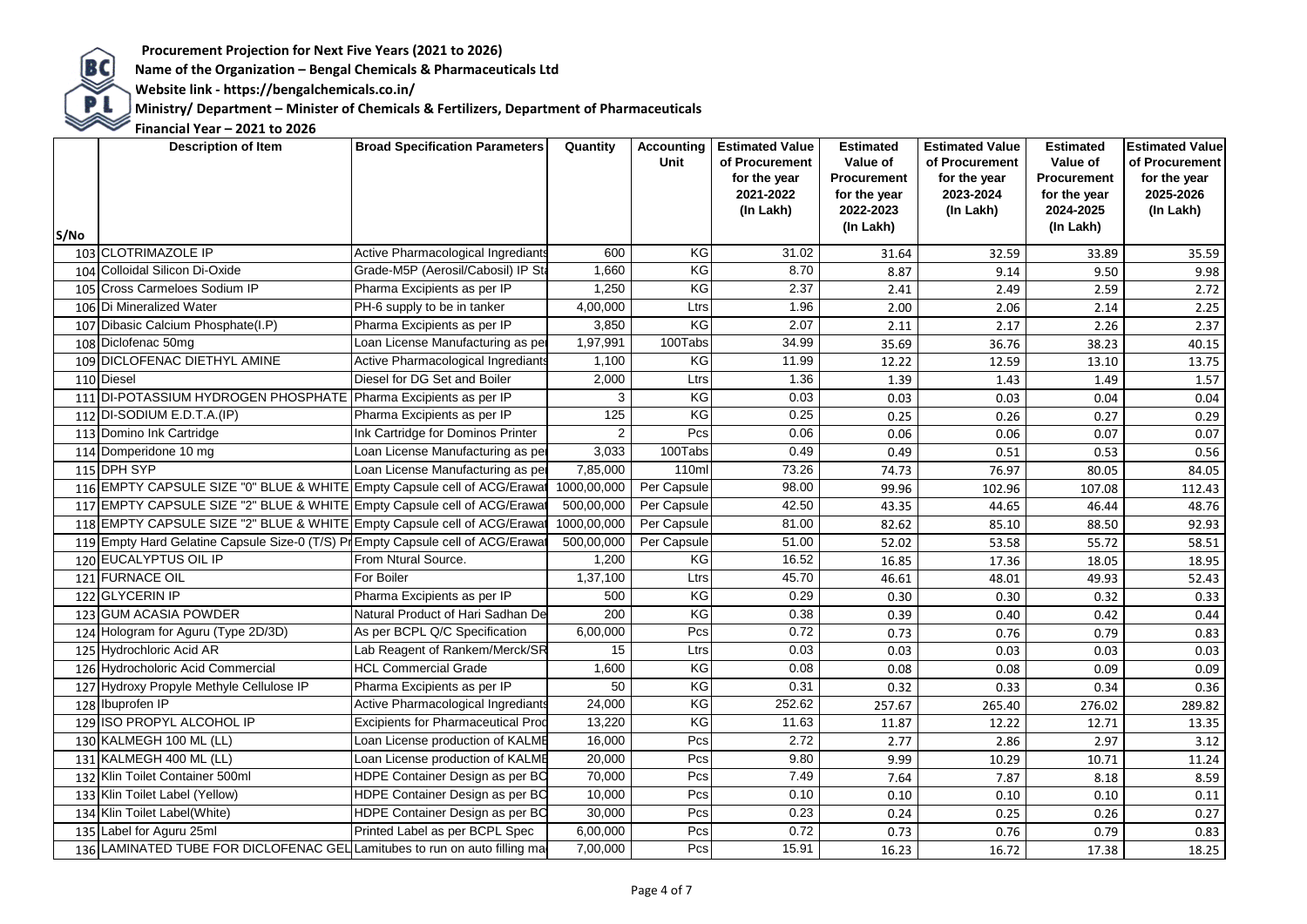**BC**<br>Name of the Organization – Bengal Chemicals & Pharmaceuticals Ltd<br>Website link - https://bengalchemicals.co.in/

 **Website link - https://bengalchemicals.co.in/**

**PL** Ministry/ Department – Minister of Chemicals & Fertilizers, Department of Pharmaceuticals<br>
Financial Year – 2021 to 2026

| S/No | <b>Description of Item</b>                     | <b>Broad Specification Parameters</b>     | Quantity  | <b>Accounting</b><br>Unit | <b>Estimated Value</b><br>of Procurement<br>for the year<br>2021-2022<br>(In Lakh) | <b>Estimated</b><br>Value of<br>Procurement<br>for the year<br>2022-2023<br>(In Lakh) | <b>Estimated Value</b><br>of Procurement<br>for the year<br>2023-2024<br>(In Lakh) | <b>Estimated</b><br>Value of<br>Procurement<br>for the year<br>2024-2025<br>(In Lakh) | <b>Estimated Value</b><br>of Procurement<br>for the year<br>2025-2026<br>(In Lakh) |
|------|------------------------------------------------|-------------------------------------------|-----------|---------------------------|------------------------------------------------------------------------------------|---------------------------------------------------------------------------------------|------------------------------------------------------------------------------------|---------------------------------------------------------------------------------------|------------------------------------------------------------------------------------|
|      | 137 LANOLIN ANHYDROUS (IP)                     | Modern Woolen Make                        | 1,000     | ΚG                        | 3.10                                                                               | 3.16                                                                                  | 3.26                                                                               | 3.39                                                                                  | 3.56                                                                               |
|      | 138 Levofloxacin IP                            | Active Pharmacological Ingrediants        | 450       | KG                        | 11.03                                                                              | 11.25                                                                                 | 11.58                                                                              | 12.05                                                                                 | 12.65                                                                              |
|      | 139 LIGHT CREASOTE OIL                         | Tar Acid Content-12-15% W/W, Ta           | 480       | MT                        | 233.85                                                                             | 238.53                                                                                | 245.68                                                                             | 255.51                                                                                | 268.29                                                                             |
|      | 140 LIGHT LIQUID PARAFFIN (LLP)                | Liquid Light Paraffin for Hair Oil Pre    | 25,000    | Ltrs                      | 14.87                                                                              | 15.16                                                                                 | 15.62                                                                              | 16.24                                                                                 | 17.06                                                                              |
|      | 141 Low Substituted Hydroxy Propyl Cellulose   | Pharma Excipients as per IP               | 500       | kg                        | 6.55                                                                               | 6.68                                                                                  | 6.88                                                                               | 7.15                                                                                  | 7.51                                                                               |
|      | 142 Magnesium Stearate IP                      | Pharma Excipients as per IP               | 2,300     | kg                        | 2.44                                                                               | 2.49                                                                                  | 2.57                                                                               | 2.67                                                                                  | 2.80                                                                               |
|      | 143 MCC 102                                    | Pharma Excipients as per IP               | 2,800     | KG                        | 3.73                                                                               | 3.80                                                                                  | 3.91                                                                               | 4.07                                                                                  | 4.27                                                                               |
|      | 144 MENTHOL IP                                 | Pharma Excipients as per IP               | 1,000     | KG                        | 19.98                                                                              | 20.37                                                                                 | 20.99                                                                              | 21.83                                                                                 | 22.92                                                                              |
|      | 145 Meropenam 1gm                              | Loan License maufacturing as per          | 44,281    | Vial                      | 55.35                                                                              | 56.46                                                                                 | 58.15                                                                              | 60.48                                                                                 | 63.50                                                                              |
|      | 146 METFORMIN HCL IP (Make: Aarti)             | IP Standard of Aarti Drugs                | 18,000    | KG                        | 36.44                                                                              | 37.17                                                                                 | 38.28                                                                              | 39.82                                                                                 | 41.81                                                                              |
|      | 147 METHYL PROPYL PARABEN                      | Pharma Excipients as per IP               | 70        | KG                        | 0.26                                                                               | 0.26                                                                                  | 0.27                                                                               | 0.28                                                                                  | 0.30                                                                               |
|      | 148 METHYL SALICYLATE IP                       | Pharma Excipients as per IP               | 1,000     | KG                        | 3.00                                                                               | 3.06                                                                                  | 3.15                                                                               | 3.28                                                                                  | 3.44                                                                               |
|      | 149 METHYLENE CHLORIDE                         | Pharma Excipients as per IP               | 3,500     | KG                        | 2.33                                                                               | 2.37                                                                                  | 2.44                                                                               | 2.54                                                                                  | 2.67                                                                               |
|      | 150 METRONIDAZOLE IP                           | Active Pharmacological Ingrediants        | 3,000     | KG                        | 23.40                                                                              | 23.87                                                                                 | 24.58                                                                              | 25.57                                                                                 | 26.85                                                                              |
|      | 151 MONO CHOLORO PHENOL                        | Pharma Excipients as per IP               | 50,000    | KG                        | 45.00                                                                              | 45.90                                                                                 | 47.28                                                                              | 49.17                                                                                 | 51.63                                                                              |
|      | 152 Naphthalene Ball - 200gm Roll Pouch        | Thicknes-12Micron PET Polyster &          | 2,000     | KG                        | 4.78                                                                               | 4.88                                                                                  | 5.02                                                                               | 5.22                                                                                  | 5.48                                                                               |
|      | 153 Naphthalene Ball -100gm Roll Pouch         | Thicknes-12Micron PET Polyster &          | 2,000     | KG                        | 4.78                                                                               | 4.88                                                                                  | 5.02                                                                               | 5.22                                                                                  | 5.48                                                                               |
|      | 154 Naphthalene Corrugated Boxes               | 120GSM CB, printing as per BCPL           | 8,000     | Pcs                       | 1.89                                                                               | 1.93                                                                                  | 1.98                                                                               | 2.06                                                                                  | 2.17                                                                               |
|      | 155 Naphthalene                                | Grade-1, IS: 539-1974                     | 1,00,000  | KG                        | 70.53                                                                              | 71.94                                                                                 | 74.10                                                                              | 77.06                                                                                 | 80.91                                                                              |
|      | 156 Naphthalene Roll Pouches 1000gm            | Thicknes-12Micron PET Polyster &          | 750       | KG                        | 1.13                                                                               | 1.16                                                                                  | 1.19                                                                               | 1.24                                                                                  | 1.30                                                                               |
|      | 157 Neem Fresh                                 | <b>Duodornat Excipients</b>               | 120       | KG                        | 0.90                                                                               | 0.92                                                                                  | 0.95                                                                               | 0.98                                                                                  | 1.03                                                                               |
|      | 158 NIMESULIDE IP                              | Active Pharmacological Ingrediants        | 300       | KG                        | 2.02                                                                               | 2.06                                                                                  | 2.12                                                                               | 2.21                                                                                  | 2.32                                                                               |
|      | 159 NORFLOXACIN IP                             | Active Pharmacological Ingrediants        | 4,800     | KG                        | 125.83                                                                             | 128.35                                                                                | 132.20                                                                             | 137.49                                                                                | 144.36                                                                             |
|      | 160 Ofloxacin IP                               | Active Pharmacological Ingrediants        | 2,500     | KG                        | 69.67                                                                              | 71.06                                                                                 | 73.19                                                                              | 76.12                                                                                 | 79.92                                                                              |
|      | 161 OMEPRAZOLE 20 MG                           | Loan License Manufacturing as per         | 95,648    | 100Capsules               | 35.91                                                                              | 36.63                                                                                 | 37.73                                                                              | 39.24                                                                                 | 41.20                                                                              |
|      | 162 ORNIDAZOLE IP                              | Active Pharmacological Ingrediants        | 2,600     | KG                        | 21.84                                                                              | 22.27                                                                                 | 22.94                                                                              | 23.86                                                                                 | 25.05                                                                              |
|      | 163 ORS                                        | Loan License Manufacturing as per         | 13,63,949 | 21grm                     | 46.56                                                                              | 47.49                                                                                 | 48.91                                                                              | 50.87                                                                                 | 53.41                                                                              |
|      | 164 Paracetamol 325 mg + Diclofenac Sod. 50 mg | Loan License Manufacturing as per         | 20,000    | 100Tabs                   | 5.28                                                                               | 5.39                                                                                  | 5.55                                                                               | 5.77                                                                                  | 6.06                                                                               |
|      | 165 Paracetamol Ip                             | Active Pharmacological Ingrediants        | 29,000    | KG                        | 88.09                                                                              | 89.85                                                                                 | 92.55                                                                              | 96.25                                                                                 | 101.06                                                                             |
|      | 166 PARACETAMOL SYP                            | Loan License Manufacturing as per         | 8,76,268  | 60ml                      | 57.62                                                                              | 58.78                                                                                 | 60.54                                                                              | 62.96                                                                                 | 66.11                                                                              |
|      | 167 Parafin Hard                               | Make-IOCL, Grade- IS:4654, Type-          | 2,000     | Kgs                       | 3.20                                                                               | 3.26                                                                                  | 3.36                                                                               | 3.50                                                                                  | 3.67                                                                               |
|      | 168 PEG 400 IP                                 | <b>Excipients for Pharmaceutical Prod</b> | 2,000     | KG                        | 2.41                                                                               | 2.46                                                                                  | 2.53                                                                               | 2.63                                                                                  | 2.76                                                                               |
|      | 169 PEG 4000 IP                                | <b>Excipients for Pharmaceutical Prod</b> | 1,500     | KG                        | 1.91                                                                               | 1.94                                                                                  | 2.00                                                                               | 2.08                                                                                  | 2.19                                                                               |
|      | 170 Pipracillin + Tazobactum 4.5 gm            | Loan License Manufacturing as per         | 44,601    | Vial                      | 28.32                                                                              | 28.89                                                                                 | 29.75                                                                              | 30.94                                                                                 | 32.49                                                                              |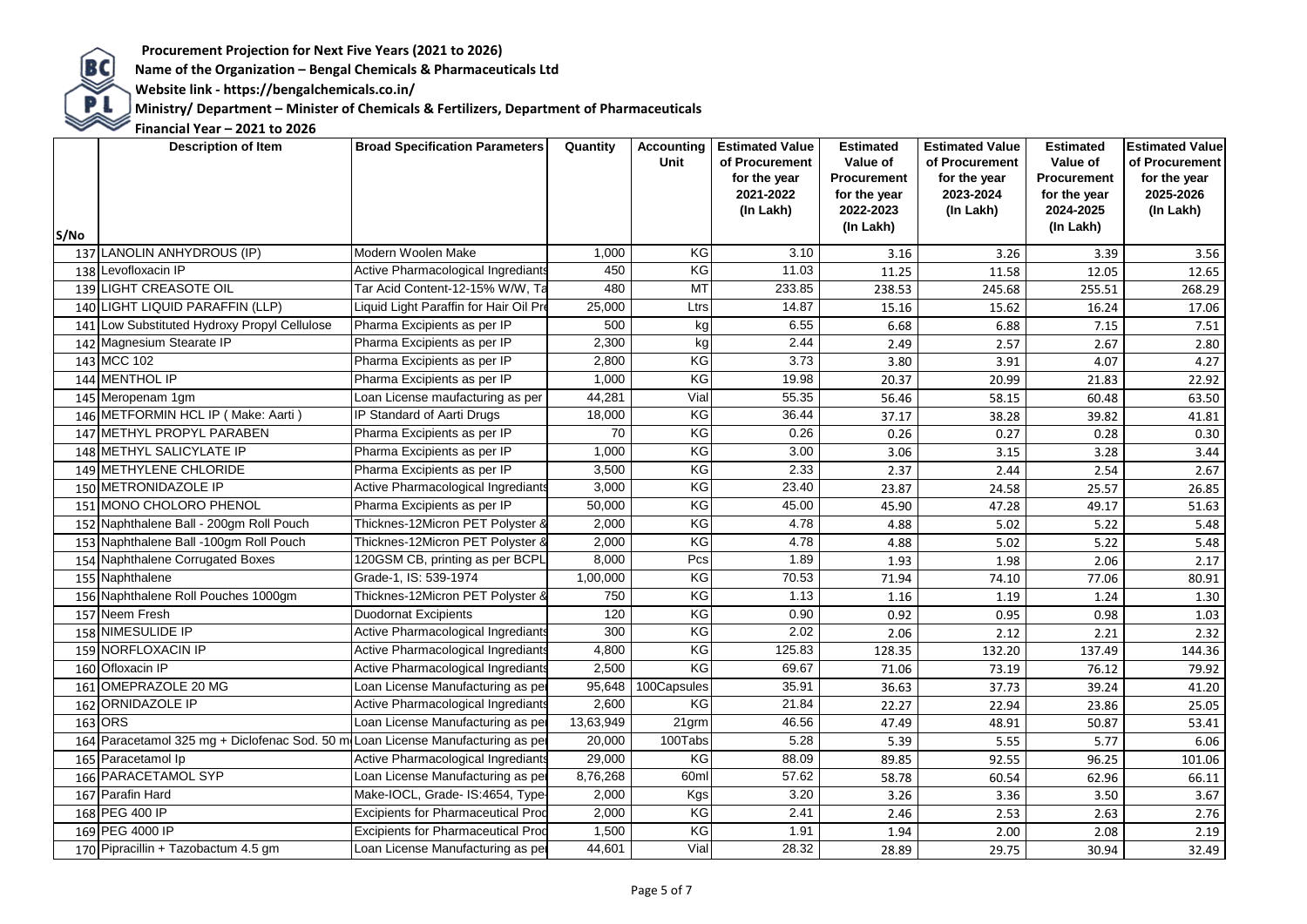**Website link - https://bengalchemicals.co.in/**

Procurement Projection for Next Five Years (2021 to 2026)<br>Name of the Organization – Bengal Chemicals & Pharmaceuticals Ltd<br>Website link - https://bengalchemicals.co.in/<br>Ministry/ Department – Minister of Chemicals & Ferti  **Ministry/ Department – Minister of Chemicals & Fertilizers, Department of Pharmaceuticals**

| S/No | <b>Description of Item</b>                                                        | <b>Broad Specification Parameters</b>     | Quantity  | Unit      | <b>Accounting   Estimated Value</b><br>of Procurement<br>for the year<br>2021-2022<br>(In Lakh) | <b>Estimated</b><br>Value of<br><b>Procurement</b><br>for the year<br>2022-2023<br>(In Lakh) | <b>Estimated Value</b><br>of Procurement<br>for the year<br>2023-2024<br>(In Lakh) | <b>Estimated</b><br>Value of<br>Procurement<br>for the year<br>2024-2025<br>(In Lakh) | <b>Estimated Value</b><br>of Procurement<br>for the year<br>2025-2026<br>(In Lakh) |
|------|-----------------------------------------------------------------------------------|-------------------------------------------|-----------|-----------|-------------------------------------------------------------------------------------------------|----------------------------------------------------------------------------------------------|------------------------------------------------------------------------------------|---------------------------------------------------------------------------------------|------------------------------------------------------------------------------------|
|      | 171 POVIDONE IODINE POWDER IP                                                     | Active Pharmacological Ingrediants        | 1,000     | ΚG        | 7.62                                                                                            | 7.77                                                                                         | 8.01                                                                               | 8.33                                                                                  | 8.74                                                                               |
|      | 172 POVIDONE IODINE SOLUTION 10%                                                  | Active Pharmacological Ingrediants        | 23,000    | Ltrs      | 23.25                                                                                           | 23.72                                                                                        | 24.43                                                                              | 25.40                                                                                 | 26.67                                                                              |
|      | 173 POVIDONE IODINE SOLUTION IP 5%                                                | Active Pharmacological Ingrediants        | 23,000    | Ltrs      | 16.14                                                                                           | 16.46                                                                                        | 16.96                                                                              | 17.63                                                                                 | 18.52                                                                              |
|      | 174 PRINTED ALU FOIL                                                              | 0.02Micron printing as per BCPL S         | 16,000    | KG        | 0.18                                                                                            | 0.18                                                                                         | 0.18                                                                               | 0.19                                                                                  | 0.20                                                                               |
|      | 175 PRINTED ALU TUBE FOR CLOTRIMAZOLE Collapsible Alu Tubes printing as p         |                                           | 5,00,000  | 15gm Tube | 10.70                                                                                           | 10.91                                                                                        | 11.24                                                                              | 11.69                                                                                 | 12.28                                                                              |
|      | 176 PRINTED C.B. BOX FOR DICLOFENAC GEI 350GSM printed carton in ITC Sap          |                                           | 1,56,000  | 30gm tube | 2.51                                                                                            | 2.56                                                                                         | 2.63                                                                               | 2.74                                                                                  | 2.87                                                                               |
|      | 177 PRINTED CARTON FOR AMOXYCILLIN 500300GSM printed carton in ITC Sap            |                                           | 2,00,000  | Pcs       | 3.84                                                                                            | 3.92                                                                                         | 4.03                                                                               | 4.20                                                                                  | 4.41                                                                               |
|      | 178 PRINTED CARTON FOR AZITHROMYCIN 2 300GSM printed carton in ITC Sap            |                                           | 1,00,000  | Pcs       | 1.24                                                                                            | 1.26                                                                                         | 1.30                                                                               | 1.35                                                                                  | 1.42                                                                               |
|      | 179 PRINTED CARTON FOR CEFOTAXIME 1GN 300GSM printed carton in ITC Sap            |                                           | 10,00,000 | Pcs       | 6.50                                                                                            | 6.63                                                                                         | 6.83                                                                               | 7.10                                                                                  | 7.46                                                                               |
|      | 180 PRINTED CARTON FOR CEFTRIAXONE 1 (300GSM printed carton in ITC Sap            |                                           | 10,00,000 | Pcs       | 6.50                                                                                            | 6.63                                                                                         | 6.83                                                                               | 7.10                                                                                  | 7.46                                                                               |
|      | 181 Printed Carton for Ciprofloxacin 500mg (TS) 300GSM printed carton in ITC Sap  |                                           | 75,000    | Pcs       | 1.22                                                                                            | 1.24                                                                                         | 1.28                                                                               | 1.33                                                                                  | 1.39                                                                               |
|      | 182 Printed Carton for Clotrimazole 15 Gm                                         | 300GSM printed carton in ITC Sap          | 10,00,000 | Pcs       | 5.00                                                                                            | 5.10                                                                                         | 5.25                                                                               | 5.46                                                                                  | 5.74                                                                               |
|      | 183 Printed Carton for Povidone Iodine 15 Gm                                      | 300GSM printed carton in ITC Sap          | 10,00,000 | Pcs       | 5.00                                                                                            | 5.10                                                                                         | 5.25                                                                               | 5.46                                                                                  | 5.74                                                                               |
|      | 184 Printed Cartons for Amoxycillin 250 Mg (T.S. 300GSM printed carton in ITC Sap |                                           | 30,000    | Pcs       | 0.66                                                                                            | 0.67                                                                                         | 0.69                                                                               | 0.72                                                                                  | 0.75                                                                               |
|      | 185 Printed Cartons for CEFUROXIME AXETIL 21300GSM printed carton in ITC Sap      |                                           | 2,00,000  | Pcs       | 2.60                                                                                            | 2.65                                                                                         | 2.73                                                                               | 2.84                                                                                  | 2.98                                                                               |
|      | 186 Printing & Supply of HINDI PATRKA SANJEDA4 Size, 135GSM inner Page and        |                                           | 150       | Per Book  | 0.13                                                                                            | 0.13                                                                                         | 0.14                                                                               | 0.14                                                                                  | 0.15                                                                               |
|      | 187 Printing and Supply of Annual Report-English A4 Size, 135GSM inner Page and   |                                           | 400       | Per Book  | 0.98                                                                                            | 1.00                                                                                         | 1.03                                                                               | 1.07                                                                                  | 1.12                                                                               |
|      | 188 Printing and Supply of Annual Report-Hindi                                    | A4 Size, 135GSM inner Page and            | 100       | Per Book  | 0.54                                                                                            | 0.55                                                                                         | 0.57                                                                               | 0.59                                                                                  | 0.62                                                                               |
|      | 189 PROPYL PARABEN IP                                                             | <b>Excipients for Pharmaceutical Prod</b> | 20        | ΚG        | 0.09                                                                                            | 0.09                                                                                         | 0.09                                                                               | 0.09                                                                                  | 0.10                                                                               |
|      | 190 PROPYLE PARABENE                                                              | <b>Excipients for Pharmaceutical Prod</b> | 75        | KG        | 0.32                                                                                            | 0.32                                                                                         | 0.33                                                                               | 0.35                                                                                  | 0.36                                                                               |
|      | 191 PROPYLENE GLYCOL I.P                                                          | <b>Excipients for Pharmaceutical Prod</b> | 4,000     | KG        | 4.93                                                                                            | 5.02                                                                                         | 5.17                                                                               | 5.38                                                                                  | 5.65                                                                               |
|      | 192 PROTECTAB HP-1                                                                | Col Code-F7B1C8 Ready Mix Aque            | 300       | KG        | 3.87                                                                                            | 3.95                                                                                         | 4.07                                                                               | 4.23                                                                                  | 4.44                                                                               |
|      | 193 PTD LABEL FOR SILVER SULPHADIAZINE Self Adhesive Gumming Sticker, p.          |                                           | 30,000    | Pcs       | 0.18                                                                                            | 0.18                                                                                         | 0.19                                                                               | 0.19                                                                                  | 0.20                                                                               |
|      | 194 PURIFIED TALC IP                                                              | Pharma Excipients as per IP               | 2,200     | KG        | 0.66                                                                                            | 0.67                                                                                         | 0.69                                                                               | 0.72                                                                                  | 0.75                                                                               |
|      | 195 PVC CLEAR                                                                     | 350Micron Clear PVC                       | 18,000    | KG        | 2.26                                                                                            | 2.31                                                                                         | 2.37                                                                               | 2.47                                                                                  | 2.59                                                                               |
|      | 196 PVC COLOURED                                                                  | 350Micron Colored PVC                     | 13,000    | KG        | 3.21                                                                                            | 3.27                                                                                         | 3.37                                                                               | 3.51                                                                                  | 3.68                                                                               |
|      | 197 PVPK 30 IP                                                                    | Pharma Excipients as per IP               | 3,300     | KG        | 11.79                                                                                           | 12.03                                                                                        | 12.39                                                                              | 12.88                                                                                 | 13.53                                                                              |
|      | 198 Quick Heal Anti Virus Protection 10users                                      | Quickheal make standard Antivirus         | 10        | Pcs       | 0.21                                                                                            | 0.21                                                                                         | 0.22                                                                               | 0.23                                                                                  | 0.24                                                                               |
|      | 199 RAYCAL DS TABLETS                                                             | Loan License production as per NP         | 2,12,730  | Pcs       | 46.80                                                                                           | 47.74                                                                                        | 49.17                                                                              | 51.14                                                                                 | 53.69                                                                              |
|      | 200 ROPP CAPS                                                                     | Printed ROPP Cap 25 & 28mm Ne             | 50,00,000 | Pcs       | 22.50                                                                                           | 22.95                                                                                        | 23.64                                                                              | 24.58                                                                                 | 25.81                                                                              |
|      | 201 ROSIN                                                                         | M/N Grade, Natural Product, Acid          | 34,000    | KG        | 27.40                                                                                           | 27.94                                                                                        | 28.78                                                                              | 29.93                                                                                 | 31.43                                                                              |
|      | 202 Self Adhesive Tampered Hologram (12.5 X 5 As per BCPL Q/C Specification       |                                           | 2,00,000  | Pcs       | 0.22                                                                                            | 0.22                                                                                         | 0.23                                                                               | 0.24                                                                                  | 0.25                                                                               |
|      | 203 Self Adhesive Tape 1/2"                                                       | With Good Adhesive Quality like 3         | 600       | Pcs       | 0.03                                                                                            | 0.03                                                                                         | 0.03                                                                               | 0.03                                                                                  | 0.03                                                                               |
|      | 204 Self Adhesive Tape 2"                                                         | With Good Adhesive Quality like 3I        | 600       | Pcs       | 0.12                                                                                            | 0.12                                                                                         | 0.13                                                                               | 0.13                                                                                  | 0.14                                                                               |